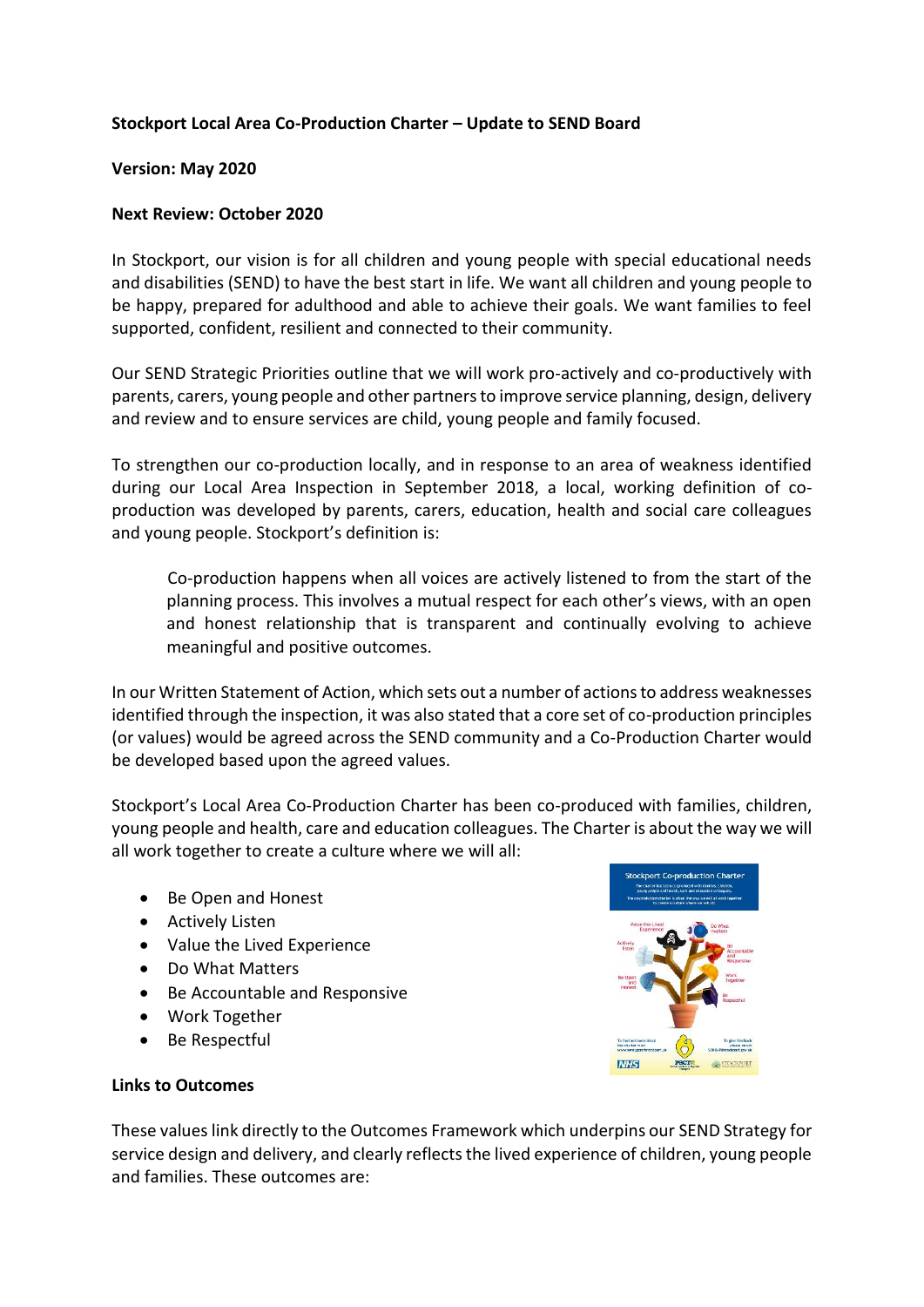- The people who love and care for me are enabled to do this
- I enjoy good health and well being
- I feel safe
- My voice is heard and acted upon
- I am happy and have people I can trust
- I am confident and able to reach my goals
- I feel part of my local community



| <b>Principle</b>              | <b>Link to Outcomes</b>                                                                                                                                                               |
|-------------------------------|---------------------------------------------------------------------------------------------------------------------------------------------------------------------------------------|
| Be Open and Honest            | The people who love and care for me are enabled to do this<br>I feel safe                                                                                                             |
| Actively Listen               | My voice is heard and acted upon<br>I am happy and have people I can trust<br>I feel part of my local community                                                                       |
| Value the Lived Experience    | The people who love and care for me are enabled to do this<br>I enjoy good health and well being<br>My voice is heard and acted upon<br>I am happy and have people I can trust        |
| Do What Matters               | The people who love and care for me are enabled to do this<br>My voice is heard and acted upon<br>I am happy and have people I can trust<br>I am confident and able to reach my goals |
| Be Accountable and Responsive | All 7 outcomes                                                                                                                                                                        |
| Work Together                 | All 7 outcomes                                                                                                                                                                        |
| Be Respectful                 | My voice is heard and acted upon<br>I am happy and have people I can trust                                                                                                            |

## **What we will do**

Whether we are co-producing on an individual or strategic basis, whether we are looking at education, health or care services, we should all observe the following commitments to support our co-production values:

| <b>Value</b>               | What we will do                                                |
|----------------------------|----------------------------------------------------------------|
| Be Open and Honest         | We will agree together who are the right people to be involved |
|                            | We will provide relevant information in a timely way           |
|                            | We will be transparent                                         |
|                            | We will respond promptly and follow up on actions              |
| Actively Listen            | We will agree together who are the right people to be involved |
|                            | We will let people know how we have acted upon what is heard   |
|                            | We will value contributions equally from all involved          |
| Value the Lived Experience | We will value contributions equally from all involved          |
|                            | We will agree together who are the right people to be involved |
|                            | We will be flexible to the needs of those involved             |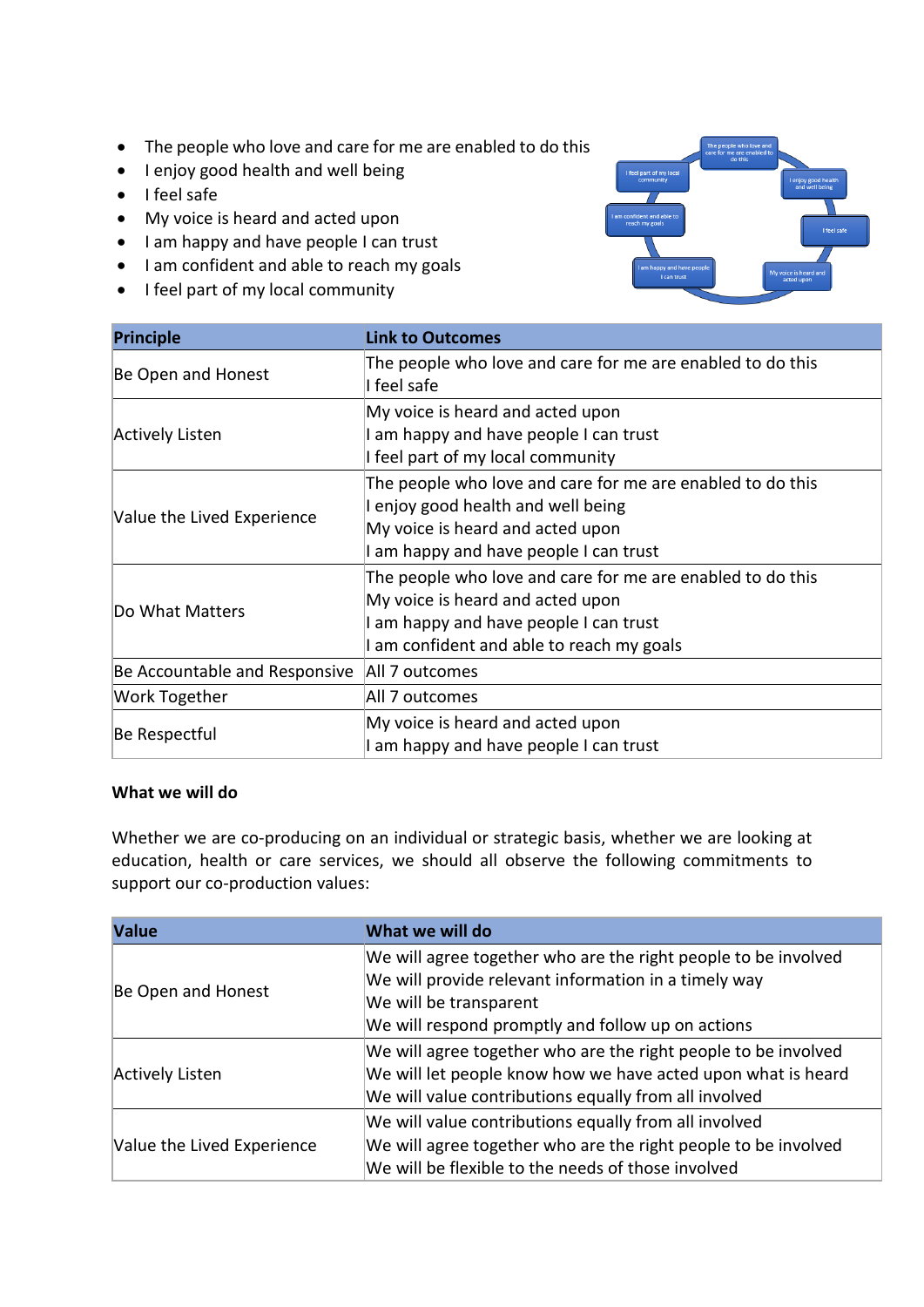|                               | We will hold meetings virtually where it is more convenient and is<br>likely to increase opportunities to be involved                                                                                                                                                                                                                                                                                                                                       |
|-------------------------------|-------------------------------------------------------------------------------------------------------------------------------------------------------------------------------------------------------------------------------------------------------------------------------------------------------------------------------------------------------------------------------------------------------------------------------------------------------------|
| Do What Matters               | We will agree together who are the right people to be involved<br>We will agree desired outcomes together and work towards them<br>together<br>We will seek views from relevant parties<br>We will value contributions equally from all involved<br>We will focus on solutions with a 'can do' approach                                                                                                                                                     |
| Be Accountable and Responsive | We will take responsibility for what we agree to do<br>We will do what we say we will or explain clearly why we cannot<br>We will learn from each other and share our learning widely<br>We will be transparent<br>We will focus on solutions with a 'can do' approach<br>We will be flexible to                                                                                                                                                            |
| <b>Work Together</b>          | We will agree desired outcomes together and work towards them<br>together<br>We will agree how it is best to work together<br>We will communicate with each other and other services clearly<br>We will listen to each other's views                                                                                                                                                                                                                        |
| Be Respectful                 | We will remember that we are all human beings<br>We will communicate clearly and accurately in plain English<br>We will provide relevant information when appropriate to do so<br>We will do what we say we will do or explain clearly why we cannot<br>We will listen to each other's views<br>We will agree desired outcomes together and work towards them<br>together<br>We will be timely and allow sufficient time for what we need to do<br>together |

## **How we will measure**

We will put the Charter at the heart of all our work towards the outcomes for children and young people. We will do this by:

| What we will do                                                                            | How we will do it                                                                                                                                                                                                                                                                                                                                     |
|--------------------------------------------------------------------------------------------|-------------------------------------------------------------------------------------------------------------------------------------------------------------------------------------------------------------------------------------------------------------------------------------------------------------------------------------------------------|
| Make sure that everyone is<br>aware of the Charter and know<br>how to use it in their role | Staff induction<br>SEND awareness training<br>Regular information sharing through:<br>ongoing training<br>team meetings<br>$\bullet$<br>Local Offer<br>$\bullet$<br><b>PACTS</b><br>$\bullet$<br><b>Champions for SEND</b><br>$\bullet$<br><b>Community and Voluntary Groups</b><br>$\bullet$<br>Headteachers & SENCOs in schools<br>$\bullet$<br>GPs |